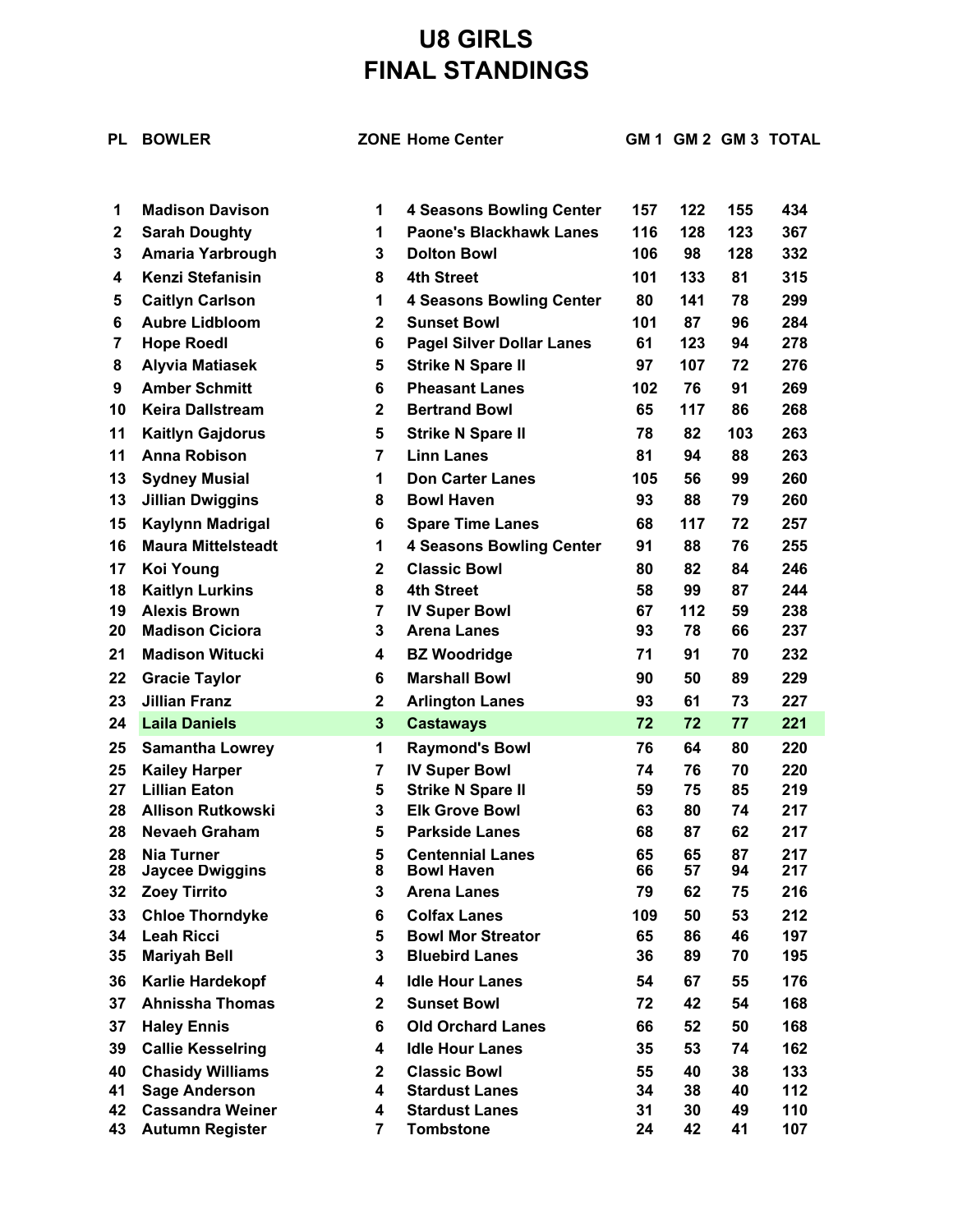## **U8 BOYS FINAL STANDINGS**

| PL           | <b>BOWLER</b>                            |              | <b>ZONE Home Center</b>                                   | GM 1 |     |     | GM 2 GM 3 TOTAL |
|--------------|------------------------------------------|--------------|-----------------------------------------------------------|------|-----|-----|-----------------|
|              |                                          |              |                                                           |      |     |     |                 |
| 1            | <b>Nolan Habetler</b>                    | 3            | <b>Habetler Bowl</b>                                      | 204  | 138 | 119 | 461             |
| $\mathbf{2}$ | <b>Dylan Bender</b>                      | $\mathbf{2}$ | Poplar Creek                                              | 147  | 186 | 113 | 446             |
| 3            | <b>Brett Biondo</b>                      | $\mathbf{2}$ | <b>Poplar Creek</b>                                       | 150  | 106 | 180 | 436             |
| 4            |                                          | 1            |                                                           | 117  | 143 | 146 | 406             |
| 5            | <b>Owen Lingenfelter</b><br>Jayden Ramel | $\mathbf{2}$ | <b>4 Seasons Bowling Center</b><br><b>Arlington Lanes</b> | 83   | 167 | 148 | 398             |
| 6            | <b>Logan Quick</b>                       |              | 8 Strike Zone                                             | 78   | 129 | 158 | 365             |
| 7            | Lathan Beach                             | 1            | <b>4 Seasons Bowling Center</b>                           | 123  | 112 | 125 | 360             |
| 8            | <b>Tim Besler</b>                        | 5            | Joliet T & C                                              | 118  | 115 | 123 | 356             |
| 9            | <b>Ollie Brookins</b>                    | 6            | <b>Pheasant Lanes</b>                                     | 109  | 131 | 109 | 349             |
| 10           | <b>Ryan Shaffer</b>                      | 1            | <b>4 Seasons Bowling Center</b>                           | 119  | 118 | 99  | 336             |
| 11           | <b>Braedyn Sisson</b>                    | 1            | <b>Don Carter Lanes</b>                                   | 93   | 125 | 116 | 334             |
| 11           | <b>Terrence Blevins</b>                  | 3            | <b>Lakewood Bowl</b>                                      | 96   | 124 | 114 | 334             |
| 13           | Zander Ewalt                             | 7            | Linn Lanes                                                | 130  | 104 | 93  | 327             |
| 14           | <b>Nicholas Colclasure</b>               | 6            | <b>Pheasant Lanes</b>                                     | 78   | 90  | 140 | 308             |
| 15           | Dante Heredia                            | 3            | Arena Lanes                                               | 101  | 96  | 109 | 306             |
| 16           | <b>Kevin Brink</b>                       | $\mathbf{2}$ | <b>Poplar Creek</b>                                       | 98   | 107 | 93  | 298             |
| 17           | <b>Marcus Gordon</b>                     | 5            | <b>Centennial Lanes</b>                                   | 115  | 81  | 97  | 293             |
| 18           | <b>Tyler Paulus</b>                      | 3            | <b>River Rand</b>                                         | 93   | 106 | 90  | 289             |
| 19           | <b>Brendan Finder</b>                    | 2            | <b>Lakeside Lanes</b>                                     | 91   | 120 | 74  | 285             |
| 20           | <b>Glen King III</b>                     | 6            | <b>Spare Time Lanes</b>                                   | 95   | 99  | 90  | 284             |
| 21           | <b>Tucker Spratt</b>                     | 8            | 4th Street                                                | 82   | 100 | 101 | 283             |
| 22           | <b>Paxton Woker</b>                      | 1            | <b>4 Seasons Bowling Center</b>                           | 85   | 90  | 98  | 273             |
| 23           | <b>Eason Taylor</b>                      |              | 3 Arena Lanes                                             | 101  | 99  | 72  | 272             |
| 24           | Dre Kennedy                              | 7            | <b>Linn Lanes</b>                                         | 58   | 113 | 98  | 269             |
| 25           | <b>Ayden Wicks</b>                       | 4            | <b>Fox Bowl</b>                                           | 71   | 83  | 111 | 265             |
| 25           | <b>Ryan Coyer</b>                        | 5            | <b>Parkside Lanes</b>                                     | 103  | 90  | 72  | 265             |
| 27           | <b>Matthew Soltow</b>                    | 7            | <b>Plaza Lanes</b>                                        | 97   | 101 | 66  | 264             |
| 28           | <b>Max Flanigan</b>                      | 7            | <b>Landmark Lanes</b>                                     | 72   | 96  | 95  | 263             |
| 29           | <b>Brenden Phillips</b>                  | 8            | V & H                                                     | 74   | 104 | 82  | 260             |
| 30           | Nathan Ripsky                            | 4            | <b>Idle Hour Lanes</b>                                    | 76   | 64  | 119 | 259             |
| 31           | <b>AJ Brown</b>                          | 6            | <b>Pheasant Lanes</b>                                     | 63   | 107 | 87  | 257             |
| 32           | <b>Henry Anderson</b>                    |              | 4 Stardust Lanes                                          | 105  | 70  | 81  | 256             |
| 33           | <b>Preston Campbell</b>                  | 4            | <b>Idle Hour Lanes</b>                                    | 72   | 101 | 79  | 252             |
| 34           | <b>Gavin Raney</b>                       | 4            | <b>Yorkville Bowl</b>                                     | 98   | 72  | 80  | 250             |
| 35           | <b>Jaxon Blunt</b>                       | 1            | <b>4 Seasons Bowling Center</b>                           | 64   | 93  | 92  | 249             |
| 36           | Dodge Willms                             | 8            | Vandalia                                                  | 96   | 74  | 71  | 241             |
| 36           | <b>Braxton Barnett</b>                   | 8            | <b>West Park</b>                                          | 70   | 65  | 106 | 241             |
| 38           | <b>Braeden Gillie</b>                    | 3            | <b>Palos Lanes</b>                                        | 88   | 68  | 83  | 239             |
| 39           | Zach Johnson                             | 7            | Lee's Lane                                                | 73   | 62  | 103 | 238             |
| 40           | <b>Austin Scott</b>                      | 6            | <b>Old Orchard Lanes</b>                                  | 68   | 93  | 68  | 229             |
| 41           | Jason Eby                                | $\mathbf{2}$ | 3D Bowl                                                   | 87   | 78  | 63  | 228             |
| 42           | <b>Matthew Graham</b>                    | 8            | <b>Salem Bowl</b>                                         | 71   | 82  | 71  | 224             |
| 43           | <b>Brayden Ruple</b>                     | 6            | <b>Spare Time Lanes</b>                                   | 69   | 73  | 72  | 214             |
| 44           | Deven Hamor                              | 7            | <b>QC Family Entertainment</b>                            | 70   | 67  | 56  | 193             |
| 45           | <b>Jason Leet</b>                        | 5            | Joliet T & C                                              | 79   | 59  | 49  | 187             |
| 46           | <b>Ryan Richter</b>                      | 5            | <b>Strike N Spare II</b>                                  | 55   | 59  | 51  | 165             |
| 47           | <b>Colin Haish</b>                       | 4            | <b>Idle Hour Lanes</b>                                    | 49   | 41  | 53  | 143             |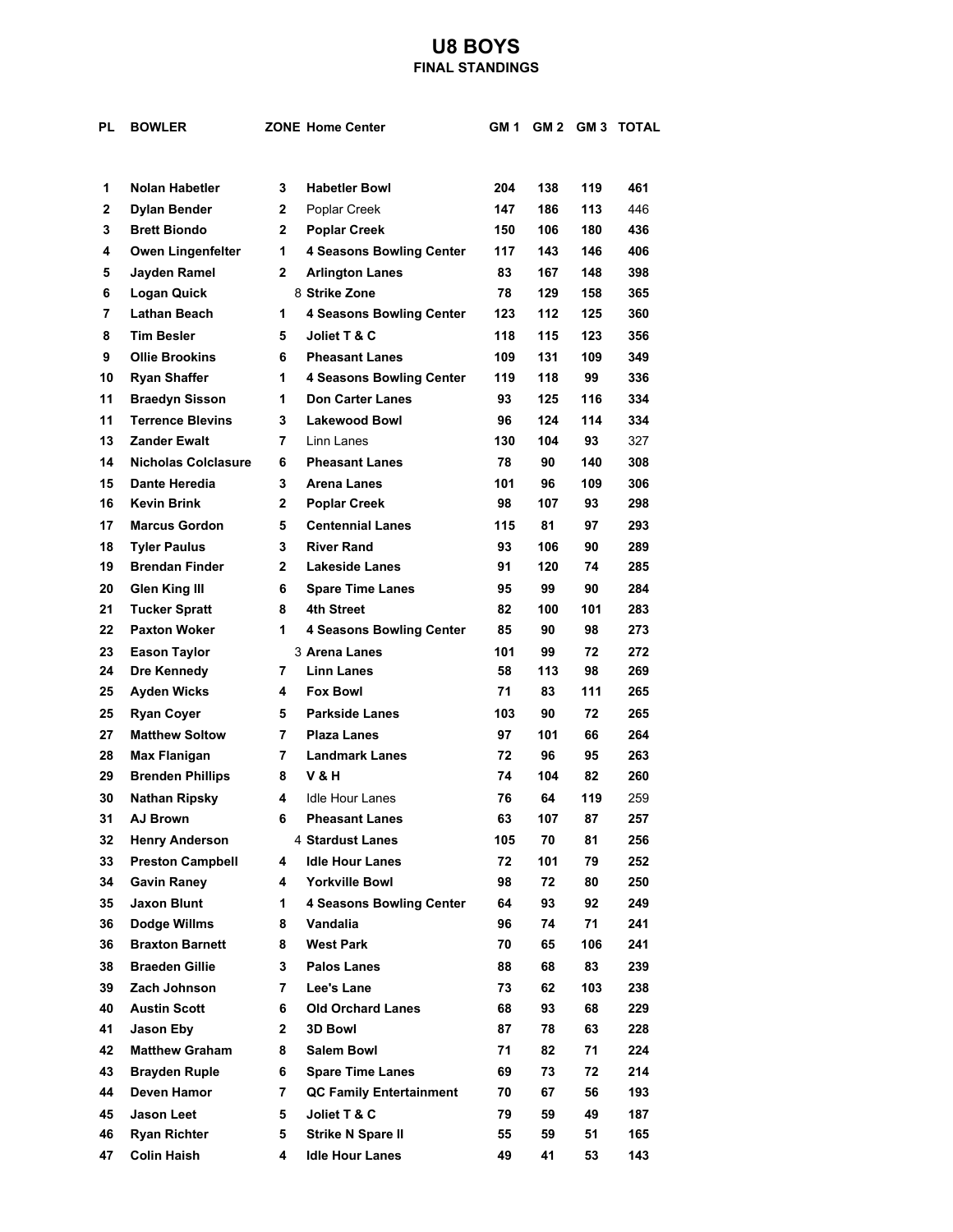## **U10 GIRLS FINAL STANDINGS**

| PL           | <b>BOWLER</b>                                    |                  | <b>ZONE Home Center</b>                              | GM 1      |            |           | <b>GM 2 GM 3 TOTAL</b> |
|--------------|--------------------------------------------------|------------------|------------------------------------------------------|-----------|------------|-----------|------------------------|
| 1            | <b>Abigail Starkey</b>                           | $\mathbf{2}$     | <b>Poplar Creek</b>                                  | 181       | 173        | 147       | 501                    |
| $\mathbf{2}$ | Gianna Brandolino                                | 5                | Joliet T & C                                         | 150       | 170        | 141       | 461                    |
| 3            | <b>Jenna Pitts</b>                               | 4                | <b>Wheaton Bowl</b>                                  | 141       | 154        | 143       | 438                    |
| 4            | <b>Allison Roberts</b>                           | 1                | <b>Don Carter Lanes</b>                              | 141       | 112        | 176       | 429                    |
| 5            | <b>Liberty Brown</b>                             | 6                | <b>Pheasant Lanes</b>                                | 130       | 156        | 138       | 424                    |
| 6            | <b>Anastasia Weiner</b>                          | 4                | <b>Stardust Lanes</b>                                | 113       | 147        | 136       | 396                    |
| 7            | <b>Beth Campbell</b>                             | 8                | <b>St. Clair</b>                                     | 154       | 116        | 125       | 395                    |
| 8            | <b>Paige Rawlings</b>                            | 4                | <b>Lisle Lanes</b>                                   | 110       | 124        | 135       | 369                    |
| 9            | <b>Jessica Plodzien</b>                          | 1                | <b>Don Carter Lanes</b>                              | 129       | 111        | 122       | 362                    |
| 10           | <b>Gabriella Loetscher</b>                       | 5                | <b>Channahon Lanes</b>                               | 103       | 144        | 113       | 360                    |
| 11           | <b>Sarah Hempstead</b>                           | 6                | <b>Pheasant Lanes</b>                                | 145       | 72         | 128       | 345                    |
| 12           | <b>Alexis Aumann</b>                             | 1                | <b>Forest Hills Lanes</b>                            | 105       | 129        | 100       | 334                    |
| 13           | <b>Nakeelah Townsend</b>                         | 3                | <b>Dolton Bowl</b>                                   | 114       | 132        | 87        | 333                    |
| 13           | <b>Erica DeBello</b>                             | $\mathbf{2}$     | <b>BZ XL</b>                                         | 93        | 117        | 123       | 333                    |
| 15           | <b>Mia Cabell</b>                                | $\mathbf{2}$     | <b>Sunset Bowl</b>                                   | 104       | 101        | 122       | 327                    |
| 16           | <b>Faith Sprout</b>                              | 6                | <b>Pheasant Lanes</b>                                | 101       | 112        | 111       | 324                    |
| 17           | <b>Sidnee Nelson</b>                             | 8                | <b>SI Bowl</b>                                       | 95        | 112        | 114       | 321                    |
| 18<br>19     | <b>Katie Barr</b><br><b>Taylor Parker</b>        | 3<br>3           | <b>Arena Lanes</b><br><b>Hillside Bowl</b>           | 95<br>109 | 140<br>106 | 84<br>99  | 319<br>314             |
|              |                                                  | $\overline{7}$   |                                                      | 107       |            |           |                        |
| 20           | <b>Madisyn Fowler</b>                            |                  | Northgate                                            |           | 111        | 95        | 313                    |
| 20<br>22     | <b>Amber Bozych</b>                              | 5<br>1           | Joliet T & C                                         | 119<br>86 | 100<br>99  | 94<br>125 | 313<br>310             |
| 23           | <b>Cassidy Vincent</b><br><b>Jasmine Ray</b>     | 6                | <b>T-Byrd Lanes</b><br><b>Fiesta Bowl</b>            | 129       | 88         | 92        | 309                    |
| 24           | <b>Brooklyn Kendrick</b>                         | 3                | <b>Bluebird Lanes</b>                                | 133       | 93         | 82        | 308                    |
| 24           | <b>Gracie Busboom</b>                            | 5                | <b>Parkside Lanes</b>                                | 90        | 120        | 98        | 308                    |
| 26           | <b>Tiara Hicks</b>                               | 3                | <b>Dolton Bowl</b>                                   | 122       | 80         | 104       | 306                    |
| 27           | <b>Lyllian Smith</b>                             | 8                | St. Clair                                            | 116       | 85         | 104       | 305                    |
| 28           | <b>Madeline Fabish</b>                           | $\overline{7}$   | <b>IV Super Bowl</b>                                 | 90        | 115        | 99        | 304                    |
| 29           | <b>Addison Rathmann</b>                          | $\mathbf 2$      | <b>Poplar Creek</b>                                  | 105       | 111        | 83        | 299                    |
| 30           | <b>Brooklyn Mast</b>                             | 7                | <b>Diggers College City Bowl</b>                     | 80        | 105        | 110       | 295                    |
| 31           | <b>Jordyn Burmaster</b>                          | 6                | <b>Pheasant Lanes</b>                                | 102       | 107        | 83        | 292                    |
| 32           | <b>Athena Martin</b>                             | 8                | St. Clair                                            | 98        | 83         | 105       | 286                    |
| 33           | <b>Madison Baggarly</b>                          | 1                | <b>Don Carter Lanes</b>                              | 97        | 79         | 109       | 285                    |
| 34           | <b>Sariyah Gee</b>                               | 3<br>6           | <b>Bluebird Lanes</b>                                | 88<br>100 | 80<br>79   | 115       | 283                    |
| 35           | <b>Aly Valent</b>                                | 1                | <b>Pheasant Lanes</b>                                |           |            | 92        | 271                    |
| 36           | <b>Rylee Minch</b>                               |                  | <b>Park Lanes</b>                                    | 102       | 83         | 85        | 270                    |
| 36           | <b>Erin Hanny</b>                                | 8                | St. Clair                                            | 92        | 96         | 82        | 270                    |
| 38           | <b>Alexandra Stephen</b><br><b>Larissa Clark</b> | 4                | <b>Bowlway Lanes</b>                                 | 91        | 75         | 98        | 264                    |
| 39           |                                                  | 7                | <b>Diggers College City Bowl</b>                     | 94        | 75         | 84        | 253                    |
| 40           | <b>Raegan Ewers</b><br><b>Jordan Bauer</b>       | 8                | <b>Stars &amp; Strikes</b><br><b>Idle Hour Lanes</b> | 96        | 84         | 70        | 250                    |
| 41           |                                                  | 4                |                                                      | 77        | 85         | 85        | 247                    |
| 42<br>43     | <b>Katie Scaletta</b><br>Jordin Gibson           | 2<br>$\mathbf 2$ | <b>BZ XL</b><br><b>Classic Bowl</b>                  | 92<br>62  | 73<br>80   | 81<br>100 | 246<br>242             |
| 44           | <b>Mia Cook</b>                                  | 7                | <b>Landmark Lanes</b>                                | 56        | 58         |           | 102 216                |
|              |                                                  |                  |                                                      |           |            |           |                        |